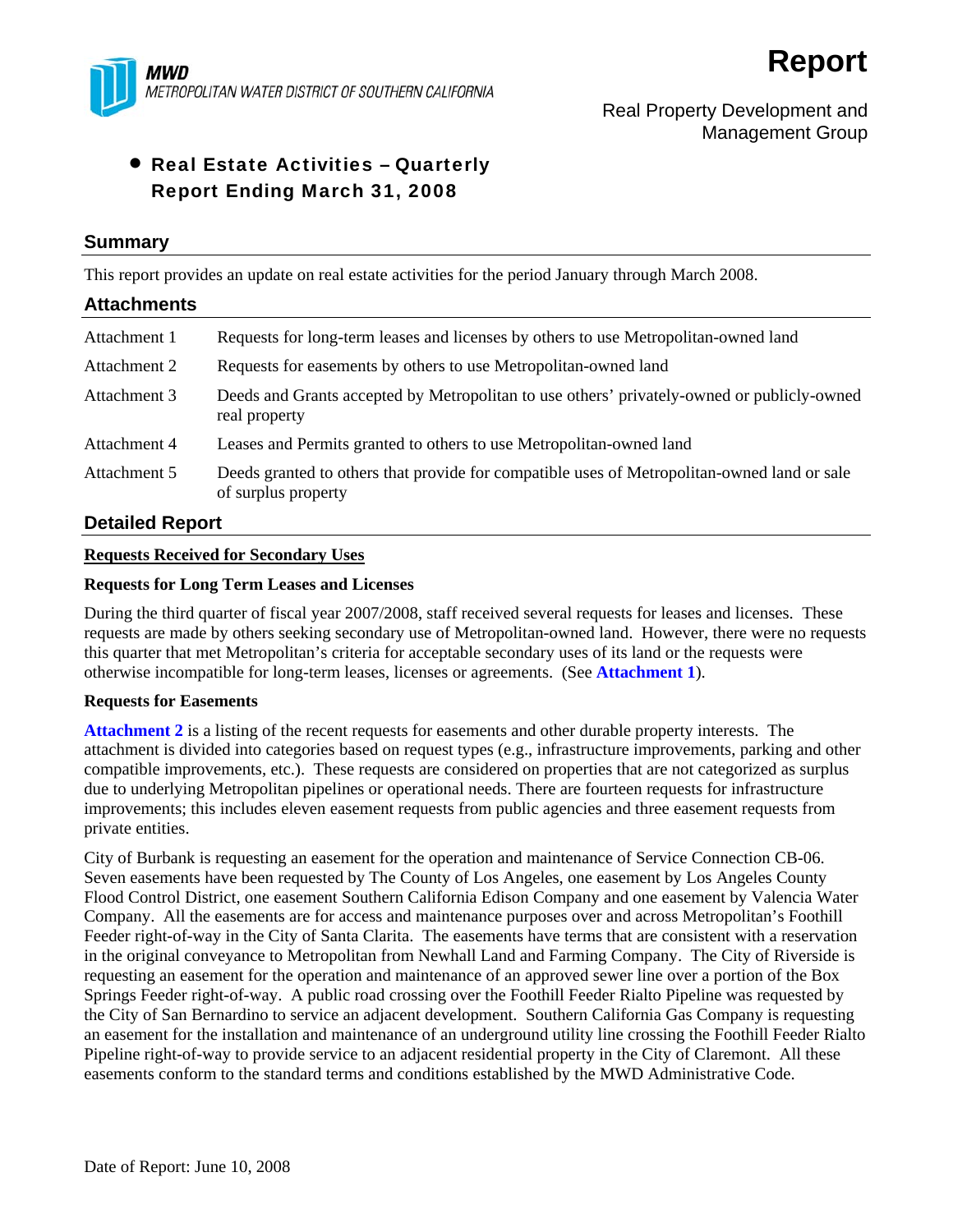# **Completed Transactions**

# **Deeds and Grants Accepted by Metropolitan**

Fourteen transactions were executed during this reporting period. **Attachment 3** is a listing of these transactions.

Eight of these transactions provide Metropolitan with access rights, over a two year period, to conduct well monitoring (2 permits) and geotechnical studies (6 permits) in conjunction with the San Diego Pipeline No. 6 feasibility study.

One permanent and two temporary easements were acquired for construction of the South Reach of the Perris Valley Pipeline.

Metropolitan agreed to quitclaim a portion of its fee property, Parcel 1600-13-1, a remote corner of an excess fringe area along the Castaic Tunnel No. 2 (Foothill Feeder) in exchange for an equivalent portion of adjacent land from Newhall Land and Farming Company (Newhall) within its Tract No. 52455-02, Lots 452 and 453. This tract is located north of Copper Hill Drive in the Santa Clarita area of Los Angeles County. Metropolitan's Property Review Council (PRC) gave consent on November 18, 2004. The PRC determined the exchange to be of mutual benefit to both Metropolitan and Newhall. The property acquired by Metropolitan is more useful since it is adjacent to the Foothill-Saugus pipeline section and will widen Metropolitan's right-of-way in case of excavation for operational needs. The portion of our property being exchanged is remote and less useful and will be annexed to the Newhall Tract.

During the reporting period, two easements were executed for the Palo Verde Irrigation District Forbearance and Fallowing Program. Metropolitan received these two easements to replace acreage quitclaimed to Jeffrey D. Dill and Sadie Ann Dill Bautista by the partial quitclaim deed recorded March 19, 2008 (as reported in **Attachment 5**, Item 1). The easements maintain a total of 37 water toll acres encumbered under Landowner Agreement for Fallowing in the Palo Verde Irrigation District ("Landowner Agreement") filed as contract number 63925.

Additionally, Right of Entry Agreements were acquired from March Joint Powers Authority and LNR Riverside II, LLC to permit construction on the south reach of the Perris Valley Pipeline for a three year term commencing March 1, 2008. These agreements were granted pending the acquisition of temporary construction easements and permanent pipeline easements.

One service area annexation was completed this quarter. The 101st Fringe Area was annexed to Metropolitan and to Eastern Municipal Water District consisting of 9.51 acres with an annexation fee of \$38,332.68.

# **Leases and Permits Granted**

Fourteen transactions were executed and conveyed during this reporting period (see **Attachment 4**). These instruments allow others a compatible secondary use of Metropolitan-owned land. The agreements included five entry permits, three entry permit amendments, two leases, two lease amendments, one license, and one license amendment. These agreements also conform to criteria adopted by Metropolitan's Board.

# **Deeds Granted to Others**

**Attachment 5** lists two quitclaim deeds and eight permanent easements that were granted by Metropolitan during this reporting period. A quitclaim was processed to adjust property subject to a fallowing easement with the PVID Crops Rotation and Forbearance Program, as described in **Attachment 3**. Two permanent easements were granted to the City of Fontana for various road and utilities crossings and emergency access. An exchange of fee property was completed between Metropolitan and Newhall Land and Farming Company, as outlined above (see Deeds and Grants Accepted by Metropolitan). A permanent easement was granted to City of Riverside for utility service crossing the Box Springs Feeder right-of-way. Southern California Edison Company was granted a permanent easement for the operation and maintenance of electrical services at the Robert A. Skinner Water Treatment Plant. This easement was granted to relocate the electrical line to support of the plant expansion. Southern California Gas Company was granted a permanent easement for the construction, operation and maintenance of a 2-inch natural gas pipeline to provide service to a development near the Upper Feeder right-of-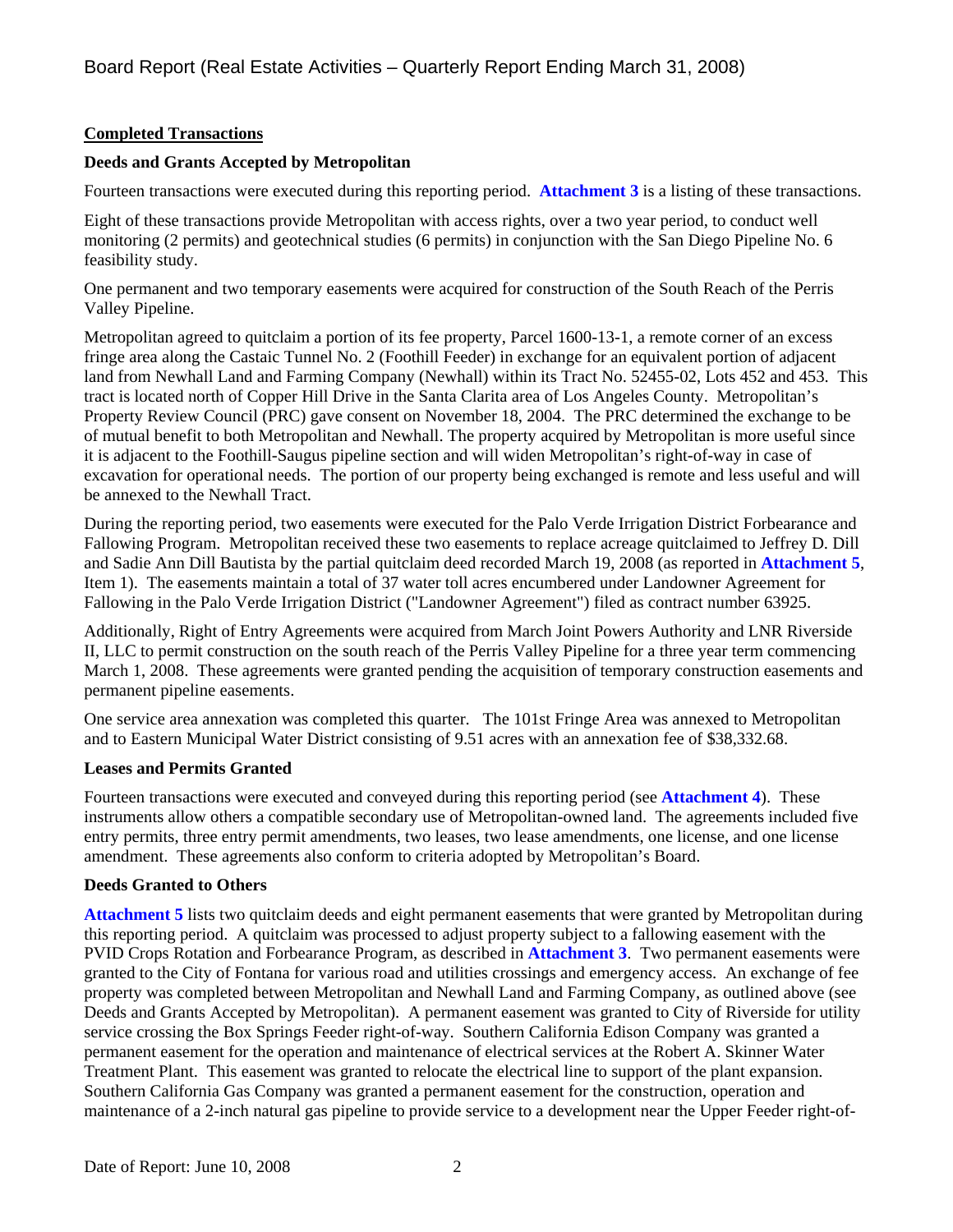# Board Report (Real Estate Activities – Quarterly Report Ending March 31, 2008)

way. A permanent easement was granted to Three Valleys Municipal Water district to construct and operate water pipelines in association with Metropolitan's conjunctive use program.

### **Additional Accomplishments**

- Received and responded to forty external requests for secondary uses of Metropolitan-owned land
- Published comprehensive listing of Metropolitan-owned desert land to prevent loss of Metropolitan's paramount rights in those areas included within the proposed Desert National Monument
- Completed site inspections of Metropolitan-owned lands that are leased or provide temporary entry to others

# **Goals**

- Continue to identify and acquire necessary right-of-way for operations and capital projects
- Continue to evaluate Metropolitan's real property holdings for future operational uses, surplus and disposition
- Continue to develop strategic right-of-way protection and maintenance procedures
- Continue to consider and facilitate appropriate future third-party uses of Metropolitan's real property
- Continue to ensure compliance with agreement terms for required insurance and rental/fee payments for leases, licenses and entry permits as part of 2007-2008 performance measures
- Develop standard fee schedule for issuance of permits and similar land transactions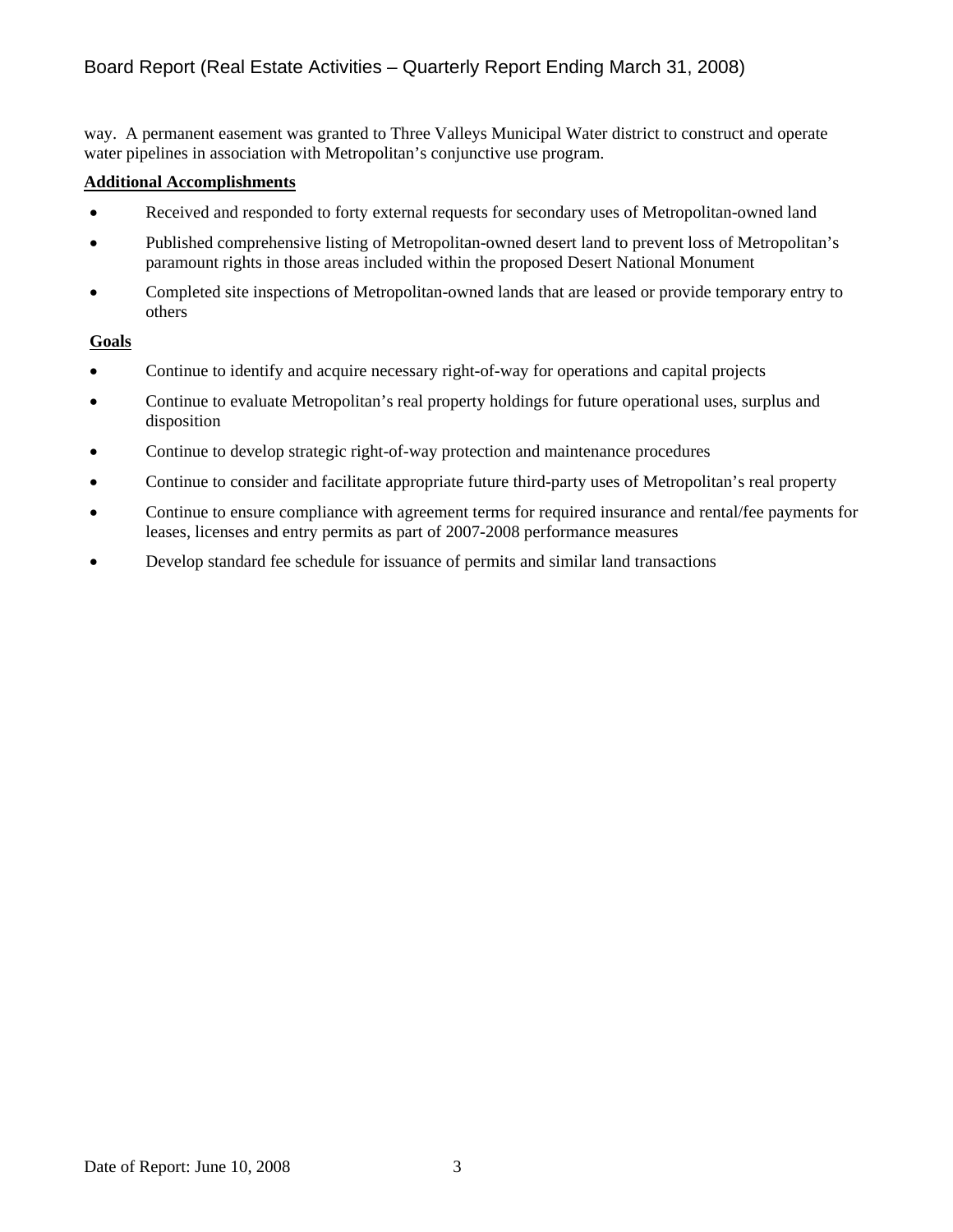### **Requests for Long Term Leases and Licenses by Others During 3rd Quarter of FY 2007/08 January 1, 2008 through March 31, 2008**

| <b>LESSEE NAME</b>                                                                             | <b>ENTITY</b><br><b>TYPE</b> | <b>ACREAGE</b> | <b>TYPE</b> | <b>TERM (YRS)</b> | <b>FEE</b> | <b>STANDARD</b><br><b>CONDITIONS</b><br>MET (Y/N) | <b>COMMENTS</b> |
|------------------------------------------------------------------------------------------------|------------------------------|----------------|-------------|-------------------|------------|---------------------------------------------------|-----------------|
| Infrastructure Improvements (fencing, utilities,<br>access)                                    |                              |                |             |                   |            |                                                   |                 |
| None                                                                                           |                              |                |             |                   |            |                                                   |                 |
| <b>Parking and Other Compatible Improvements</b><br>(vegetation, erosion control, groundcover) |                              |                |             |                   |            |                                                   |                 |
| <b>None</b>                                                                                    |                              |                |             |                   |            |                                                   |                 |
| Agricultural<br>None                                                                           |                              |                |             |                   |            |                                                   |                 |
|                                                                                                |                              |                |             |                   |            |                                                   |                 |

**TBD = To be Determined**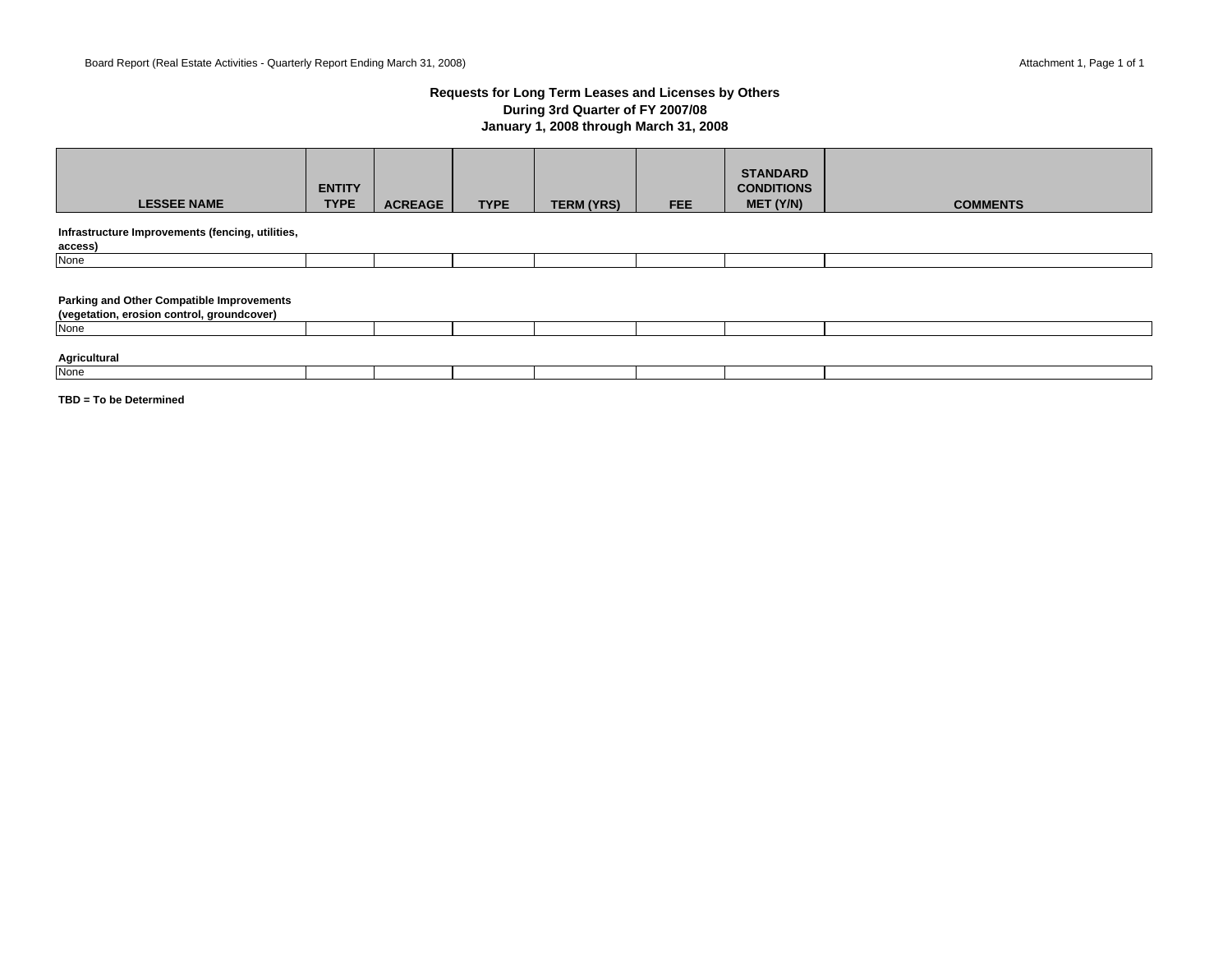#### **Requests for Easements by Others During 3rd Quarter of FY 2007/08 January 1, 2008 through March 31, 2008**

| <b>GRANTEE NAME</b>                                         | <b>ENTITY</b><br><b>TYPE</b> | <b>ACREAGE</b> | <b>TYPE</b> | <b>TERM (YRS)</b> | <b>FEE</b>                        | <b>STANDARD</b><br><b>CONDITIONS</b><br>MET (Y/N) | <b>COMMENTS</b>                                                                                                                                                                                                            |
|-------------------------------------------------------------|------------------------------|----------------|-------------|-------------------|-----------------------------------|---------------------------------------------------|----------------------------------------------------------------------------------------------------------------------------------------------------------------------------------------------------------------------------|
| Infrastructure Improvements (fencing,<br>utilities, access) |                              |                |             |                   |                                   |                                                   |                                                                                                                                                                                                                            |
| City of Burbank (RL 2819)                                   | Public                       | 4.0 acres      | Easement    | Permanent         | $TBD$ <sup><math>(1)</math></sup> | $\checkmark$                                      | Operation and maintenance of Service Connection<br>B-06 that will deliver water from Metropolitan's Foothill<br>Feeder pipeline                                                                                            |
| Los Angeles, County of (RL 2883)                            | Public                       | 0.266 acre     | Easement    | Permanent         | \$1,500                           | Y                                                 | Permanent easement to County's Parks and Recreation<br>Department for access purposes over and across<br>Metropolitan's Foothill Feeder right-of-way in the City of<br>Santa Clarita <sup>(2)</sup>                        |
| Los Angeles, County of (RL 2897)                            | Public                       | 0.089 acre     | Easement    | Permanent         | \$1,500                           | Y                                                 | Permanent easement to County's Parks and Recreation<br>Department for maintenance purposes over and across<br>Metropolitan's Foothill Feeder right-of-way in the City of<br>Santa Clarita <sup>(2)</sup>                   |
| Los Angeles, County of (RL 2898)                            | Public                       | 0.266 acre     | Easement    | Permanent         | \$1,500                           | Y                                                 | Permanent easement to County's Department of Public<br>Works for maintenance and access purposes over and<br>across Metropolitan's Foothill Feeder right-of-way in the<br>City of Santa Clarita <sup>(2)</sup>             |
| Los Angeles, County of (RL 2899)                            | Public                       | 0.266 acre     | Easement    | Permanent         | \$1,500                           | Y                                                 | Permanent easement to County's Landscaping and<br>Lighting Act Districts for access purposes over and across<br>Metropolitan's Foothill Feeder right-of-way in the City of<br>Santa Clarita <sup>(2)</sup>                 |
| Los Angeles, County of (RL 2900)                            | Public                       | 1.57 acres     | Easement    | Permanent         | \$1,500                           | Y                                                 | Permanent easement to County's Landscaping and<br>Lighting Act Districts for maintenance purposes over and<br>across Metropolitan's Foothill Feeder right-of-way in the<br>City of Santa Clarita <sup>(2)</sup>            |
| Los Angeles, County of (RL 2901)                            | Public                       | <b>TBD</b>     | Easement    | Permanent         | \$1,500                           | Y                                                 | Permanent easement to County's Landscaping and<br>Lighting Act Districts for maintenance purposes over and<br>across Metropolitan's Foothill Feeder right-of-way in the<br>City of Santa Clarita <sup>(2)</sup>            |
| Los Angeles, County of (RL 2902)                            | Public                       | <b>TBD</b>     | Easement    | Permanent         | \$1,500                           | Y                                                 | Permanent easement to County's Landscaping and<br>Lighting Act Districts for access and maintenance<br>purposes over and across Metropolitan's Foothill Feeder<br>right-of-way in the City of Santa Clarita <sup>(2)</sup> |

#### **TBD = To be Determined**

**n/a = Not Applicable**

 $(1)$  Market rent to be based on appraisal and standard \$1,500 processing fee

<sup>(2)</sup> The easement terms are consistent with a reservation in the original conveyance to Metropolitan from Newhall Land and Farming Company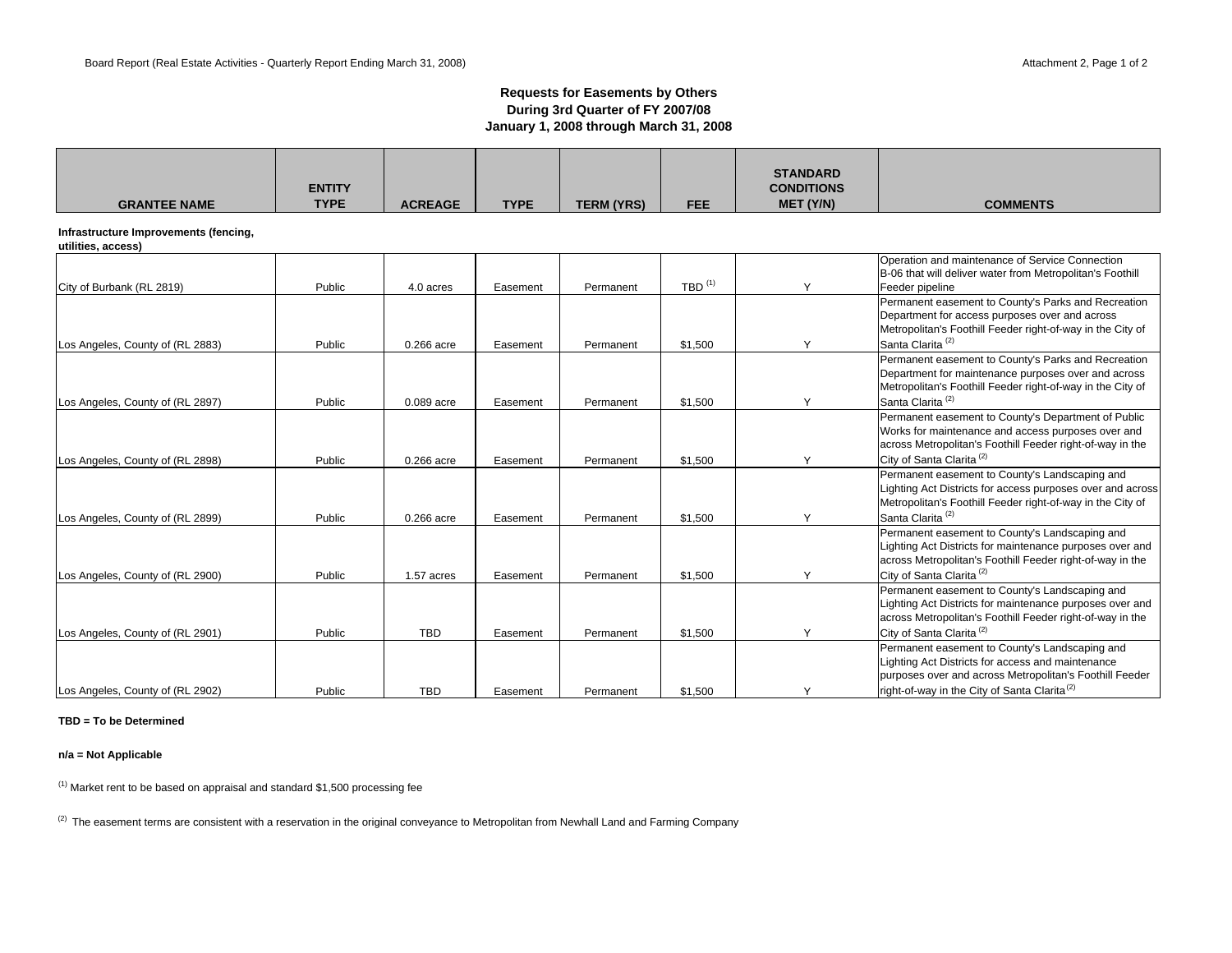### **Requests for Easements by Others During 3rd Quarter of FY 2007/08 January 1, 2008 through March 31, 2008**

| <b>GRANTEE NAME</b>                                    | <b>ENTITY</b><br><b>TYPE</b> | <b>ACREAGE</b> | <b>TYPE</b> | <b>TERM (YRS)</b> | FEE.                              | <b>STANDARD</b><br><b>CONDITIONS</b><br>MET (Y/N) | <b>COMMENTS</b>                                                                                                                                                                                          |
|--------------------------------------------------------|------------------------------|----------------|-------------|-------------------|-----------------------------------|---------------------------------------------------|----------------------------------------------------------------------------------------------------------------------------------------------------------------------------------------------------------|
|                                                        |                              |                |             |                   |                                   |                                                   | Permanent easement for access and maintenance<br>purposes over and across Metropolitan's Foothill Feeder                                                                                                 |
| Los Angeles County Flood Control District<br>(RL 2903) | Public                       | 2.33 acres     | Easement    | Permanent         | \$1,500                           |                                                   | right-of-way in the City of Santa Clarita <sup>(2)</sup>                                                                                                                                                 |
| Riverside, City of (RL 2434)                           | Public                       | 0.091 acre     | Easement    | Permanent         | $TBD$ <sup><math>(1)</math></sup> |                                                   | Maintenance and operation of approved sewer line over a<br>portion of the Box Springs Feeder                                                                                                             |
| San Bernardino, City of (RL 2877)                      | Public                       | <b>TBD</b>     | Easement    | Permanent         | $TBD$ <sup><math>(1)</math></sup> |                                                   | Public road crossing the Foothill Feeder Rialto Pipeline<br>right-of-way to service an adjacent development                                                                                              |
| Southern California Edison Company<br>(RL 2904)        | Private                      | 0.266 acre     | Easement    | Permanent         | \$1,500                           |                                                   | Permanent easement for access purposes over and<br>across Metropolitan's Foothill Feeder right-of-way in the<br>City of Santa Clarita <sup>(2)</sup>                                                     |
| Southern California Gas Company (RL 2350)              | Private                      | $0.01$ acre    | Easement    | Permanent         | \$2,250                           |                                                   | Installation and maintenance of underground gas service<br>crossing the Foothill Feeder Rialto Pipeline right-of-way to<br>provide service to adjacent residential property in the City<br>of Claremont. |
| Valencia Water Company (RL 2905)                       | Private                      | 0.266 acre     | Easement    | Permanent         | \$1,500                           |                                                   | Permanent easement for access purposes over and<br>across Metropolitan's Foothill Feeder right-of-way in the<br>City of Santa Clarita <sup>(2)</sup>                                                     |

#### **Parking and Other Compatible**

### **Improvements (e.g. slopes, drainage,**

**buffer)** None

#### **TBD = To be Determined**

#### **n/a = Not Applicable**

 $(1)$  Market rent to be based on appraisal and standard \$1,500 processing fee

<sup>(2)</sup> The easement terms are consistent with a reservation in the original conveyance to Metropolitan from Newhall Land and Farming Company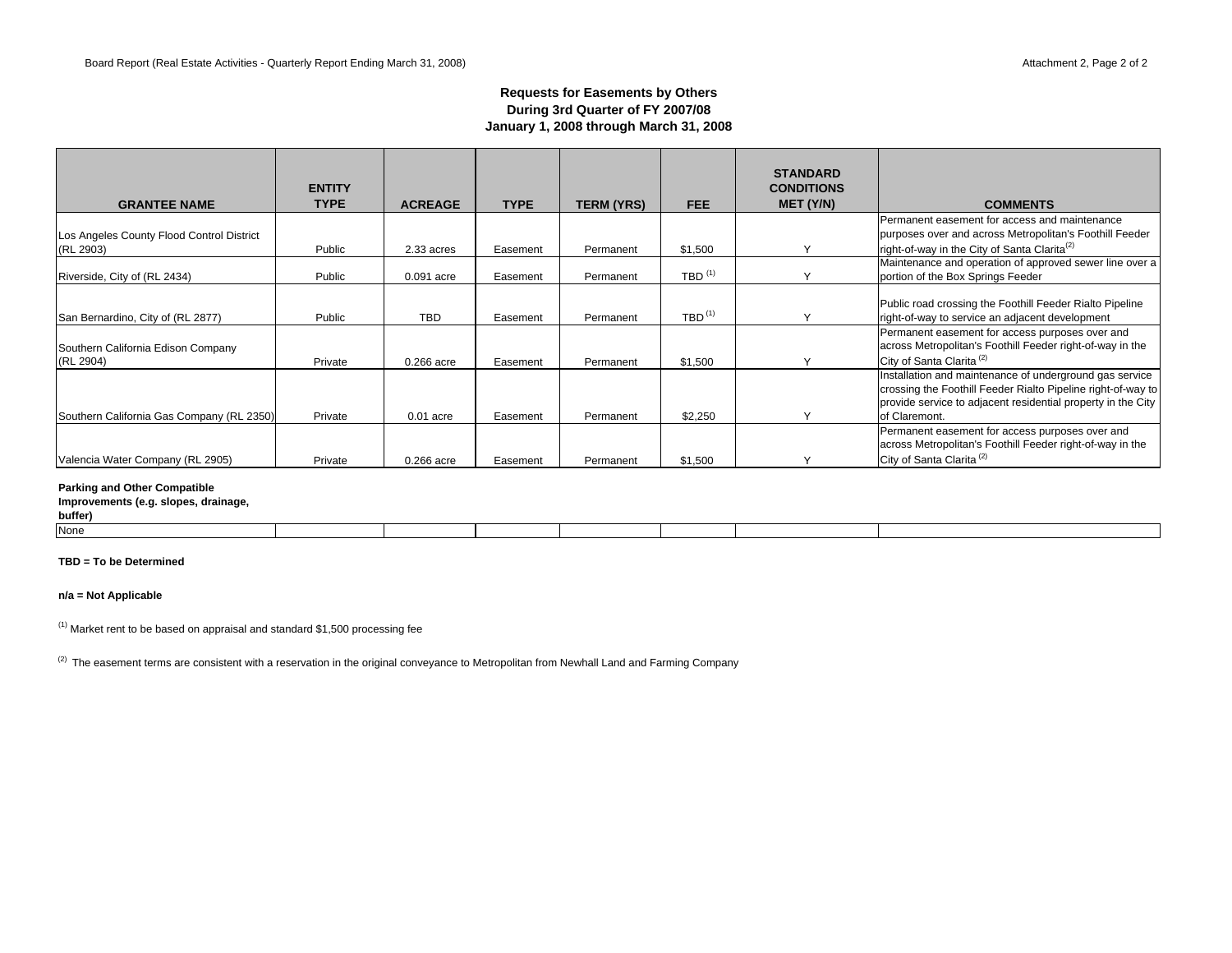### **Deeds, Grants and Leases Accepted During 3rd Quarter of FY 2007/08 January 1, 2008 through March 31, 2008**

| <b>GRANTOR</b>                   | <b>ACREAGE</b> | <b>TYPE</b>         | <b>TERM</b> | <b>USE</b>               | <b>RECORDING DATE</b> |     | <b>COSTS</b> |     |
|----------------------------------|----------------|---------------------|-------------|--------------------------|-----------------------|-----|--------------|-----|
|                                  |                |                     |             | San Diego Pipeline No. 6 |                       |     |              |     |
|                                  |                |                     |             | Feasibility Study -      |                       |     |              |     |
|                                  |                |                     |             | Ingress/egress for       |                       |     |              |     |
| Bahu, Albert N. & Samira A.      | 67.72 acres    | <b>Entry Permit</b> | 2 years     | geotechnical study       | n/a                   | (1) | \$0          | (2) |
|                                  |                |                     |             | San Diego Pipeline No. 6 |                       |     |              |     |
|                                  |                |                     |             | Feasibility Study -      |                       |     |              |     |
|                                  |                |                     |             | Ingress/egress for       |                       |     |              |     |
| Brintz, Ronald G. & Gloria Irene | 41.18 acres    | <b>Entry Permit</b> | 2 years     | geotechnical study       | n/a                   | (1) | \$0          | (2) |
|                                  |                |                     |             | San Diego Pipeline No. 6 |                       |     |              |     |
|                                  |                |                     |             | Feasibility Study -      |                       |     |              |     |
|                                  |                |                     |             | Ingress/egress for       |                       |     |              |     |
| County of San Diego              | 279 acres      | <b>Entry Permit</b> | 2 years     | geotechnical study       | n/a                   | (1) | \$0          | (2) |
|                                  |                |                     |             | San Diego Pipeline No. 6 |                       |     |              |     |
|                                  |                |                     |             | Feasibility Study -      |                       |     |              |     |
|                                  |                |                     |             | Ingress/egress for well  |                       |     |              |     |
| County of San Diego              | 16.18 acres    | <b>Entry Permit</b> | 2 years     | monitoring               | n/a                   | (1) | \$0          | (2) |
|                                  |                |                     |             | San Diego Pipeline No. 6 |                       |     |              |     |
|                                  |                |                     |             | Feasibility Study -      |                       |     |              |     |
|                                  |                |                     |             | Ingress/egress for       |                       |     |              |     |
| Mack, Michael P.                 | 9.19 acres     | <b>Entry Permit</b> | 2 years     | geotechnical study       | n/a                   | (1) | \$0          | (2) |
|                                  |                |                     |             | San Diego Pipeline No. 6 |                       |     |              |     |
|                                  |                |                     |             | Feasibility Study -      |                       |     |              |     |
|                                  |                |                     |             | Ingress/egress for well  |                       |     |              |     |
| Malott, Raymond A.               | 80 acres       | <b>Entry Permit</b> | 2 years     | monitoring               | n/a                   | (1) | \$0          | (2) |
|                                  |                |                     |             | San Diego Pipeline No. 6 |                       |     |              |     |
|                                  |                |                     |             | Feasibility Study -      |                       |     |              |     |
|                                  |                |                     |             | Ingress/egress for       |                       |     |              |     |
| Nguyen, Hung Q. & Thuy T.        | 12.32 acres    | <b>Entry Permit</b> | 2 years     | geotechnical study       | n/a                   | (1) | \$0          | (2) |

#### n/a = Not Applicable

(1) Entry Permit was not recorded

<sup>(2)</sup> Entry permit was granted and acquired at no cost to Metropolitan for non-invasive surface operations relative to groundwater, well monitoring, and pump testing as part of the cost study phase for the San Diego Pipeline No. 6

<sup>(3)</sup> Metropolitan received these two easements to replace acreage quitclaimed to Dill by the partial quitclaim deed recorded 3/19/2008 as document number 2008-0134845 (reported in Attachment 5, Item 1). The easements maintain a total of 37 water toll acres encumbered under Landowner Agreement for Fallowing in the Palo Verde Irrigation District ("Landowner Agreement") filed as contract number 63925.

<sup>(4)</sup> The fallowing easements terminate 35 years after the effective date of May 25, 2005, of the corresponding Landowner Agreement.

<sup>(5)</sup> No additional compensation was paid to the Landowner, this was an adjustment of the Landowners Program Encumbered Land. There was no change in total acreage encumbered.

<sup>(6)</sup> Payment incorporates both the Permanent and Temporary Easements costs.

 $^{(7)}$  This was an equitable exchange of land. Metropolitan received this property in exchange for a parcel located adjacent to Metropolitan's Foothill Feeder - Saugus Pipeline near the Castaic Tunnel No. 2. Refer to Attachment 5, Item 5 (Newhall Land and Farming Company).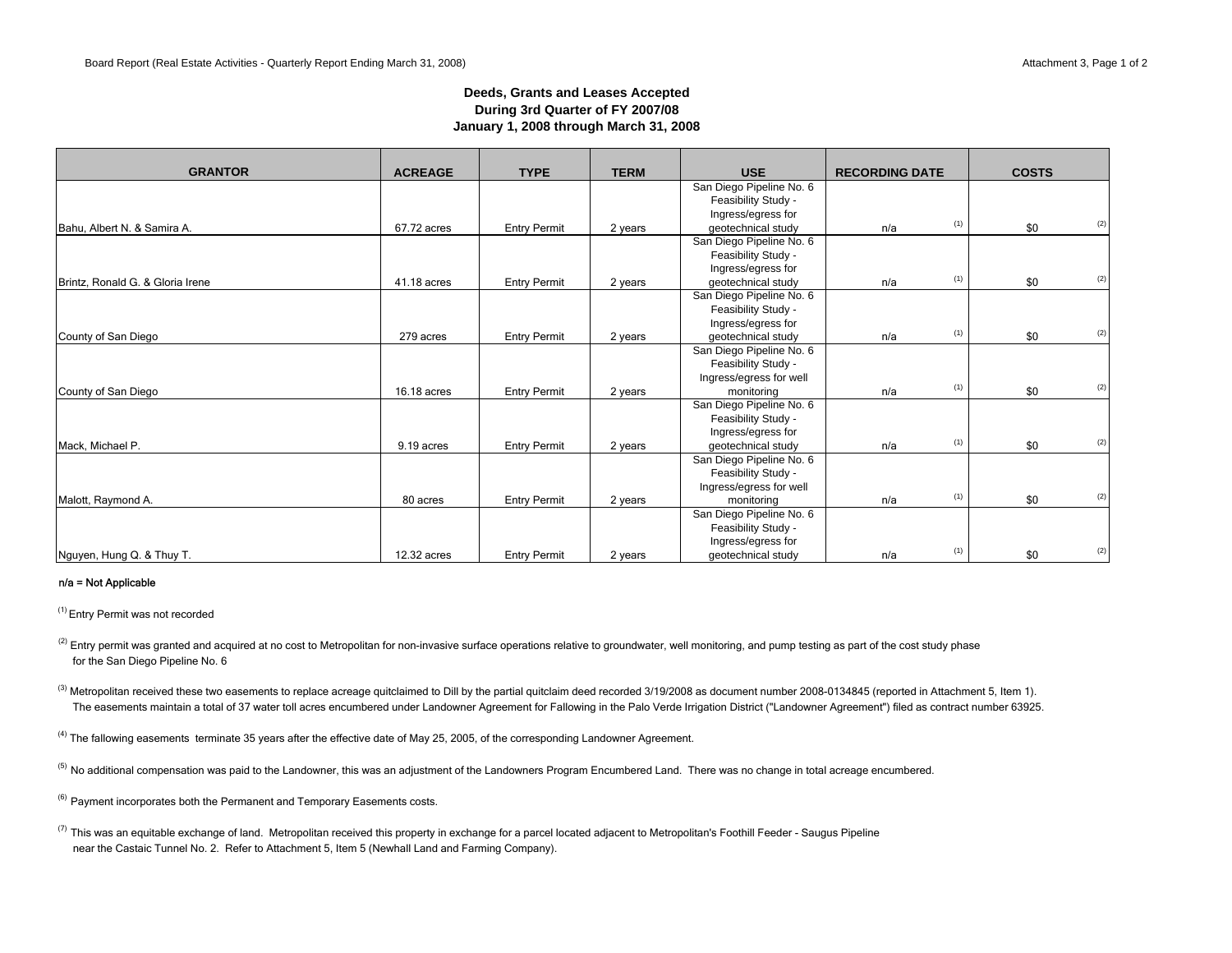### **Deeds, Grants and Leases Accepted During 3rd Quarter of FY 2007/08 January 1, 2008 through March 31, 2008**

| <b>GRANTOR</b><br><b>ACREAGE</b>              |              | <b>TYPE</b>               | <b>TERM</b>   | <b>USE</b>                                      | <b>RECORDING DATE</b> |     | <b>COSTS</b>            |
|-----------------------------------------------|--------------|---------------------------|---------------|-------------------------------------------------|-----------------------|-----|-------------------------|
|                                               |              |                           |               | San Diego Pipeline No. 6<br>Feasibility Study - |                       |     |                         |
|                                               |              |                           |               | Ingress/egress for                              |                       |     |                         |
| Rancho Aruba, LLC                             | 129.86 acres | <b>Entry Permit</b>       | 2 years       | geotechnical study                              | n/a                   | (1) | (2)<br>\$0              |
|                                               |              |                           | 35 years from | PVID Crop Rotation and                          |                       |     |                         |
| Dill, Jeffrey D. and Bautista, Sadie Ann Dill | 18 acres     | <b>Fallowing Easement</b> | 5/26/2005     | Forbearance Program                             | 3/24/2008             |     | (5)<br>\$0              |
|                                               |              |                           | 35 years from | PVID Crop Rotation and                          |                       |     |                         |
| Dill, Jeffrey D.                              | 13 acres     | <b>Fallowing Easement</b> | 5/26/2005     | Forbearance Program                             | 3/24/2008             |     | (5)<br>\$0              |
|                                               |              |                           |               | Perris Valley Pipeline                          |                       |     |                         |
|                                               |              |                           | 3 years -     | Construction of a water                         |                       |     |                         |
|                                               |              |                           | commencing    | transmission pipeline and                       |                       |     |                         |
| Schwartz, Robert Allen, Trustee               | $1.12$ acres | <b>Temporary Easement</b> | 2/1/08        | related facilities                              | 1/24/2008             |     | \$120,000               |
|                                               |              |                           |               | Perris Valley Pipeline                          |                       |     |                         |
|                                               |              |                           |               | Construct, reconstruct,                         |                       |     |                         |
|                                               |              |                           |               | maintain, operate, enlarge,                     |                       |     | \$61,900 (includes both |
|                                               |              |                           |               | remove, and replace Perris                      |                       |     | the Temp and Perm       |
| Zimmer, Randy and Norma, Trustees             | $0.15$ acre  | Permanent Easement        | Permanent     | valley pipeline                                 | 2/28/2008             |     | (6)<br>easement)        |
|                                               |              |                           |               | Perris Valley Pipeline                          |                       |     |                         |
|                                               |              |                           | 3 years -     | Construction of a water                         |                       |     | \$61,900 (includes both |
|                                               |              |                           | commencing    | transmission pipeline and                       |                       |     | the Temp and Perm       |
| Zimmer, Randy and Norma, Trustees             | $0.61$ acre  | <b>Temporary Easement</b> | 2/1/08        | related facilities                              | 2/28/2008             |     | (6)<br>easement)        |
| Newhall Land and Farming Company              | $0.32$ acres | Fee                       | Permanent     | Pipeline Property                               | 1/31/2008             |     | (7)<br>\$0              |

#### n/a = Not Applicable

(1) Entry Permit was not recorded

<sup>(2)</sup> Entry permit was granted and acquired at no cost to Metropolitan for non-invasive surface operations relative to groundwater, well monitoring, and pump testing as part of the cost study phase for the San Diego Pipeline No. 6

<sup>(3)</sup> Metropolitan received these two easements to replace acreage quitclaimed to Dill by the partial quitclaim deed recorded 3/19/2008 as document number 2008-0134845 (reported in Attachment 5, Item 1). The easements maintain a total of 37 water toll acres encumbered under Landowner Agreement for Fallowing in the Palo Verde Irrigation District ("Landowner Agreement") filed as contract number 63925.

<sup>(4)</sup> The fallowing easements terminate 35 years after the effective date of May 25, 2005, of the corresponding Landowner Agreement.

<sup>(5)</sup> No additional compensation was paid to the Landowner, this was an adjustment of the Landowners Program Encumbered Land. There was no change in total acreage encumbered.

<sup>(6)</sup> Payment incorporates both the Permanent and Temporary Easements costs.

 $^{(7)}$  This was an equitable exchange of land. Metropolitan received this property in exchange for a parcel located adjacent to Metropolitan's Foothill Feeder - Saugus Pipeline near the Castaic Tunnel No. 2. Refer to Attachment 5, Item 5 (Newhall Land and Farming Company).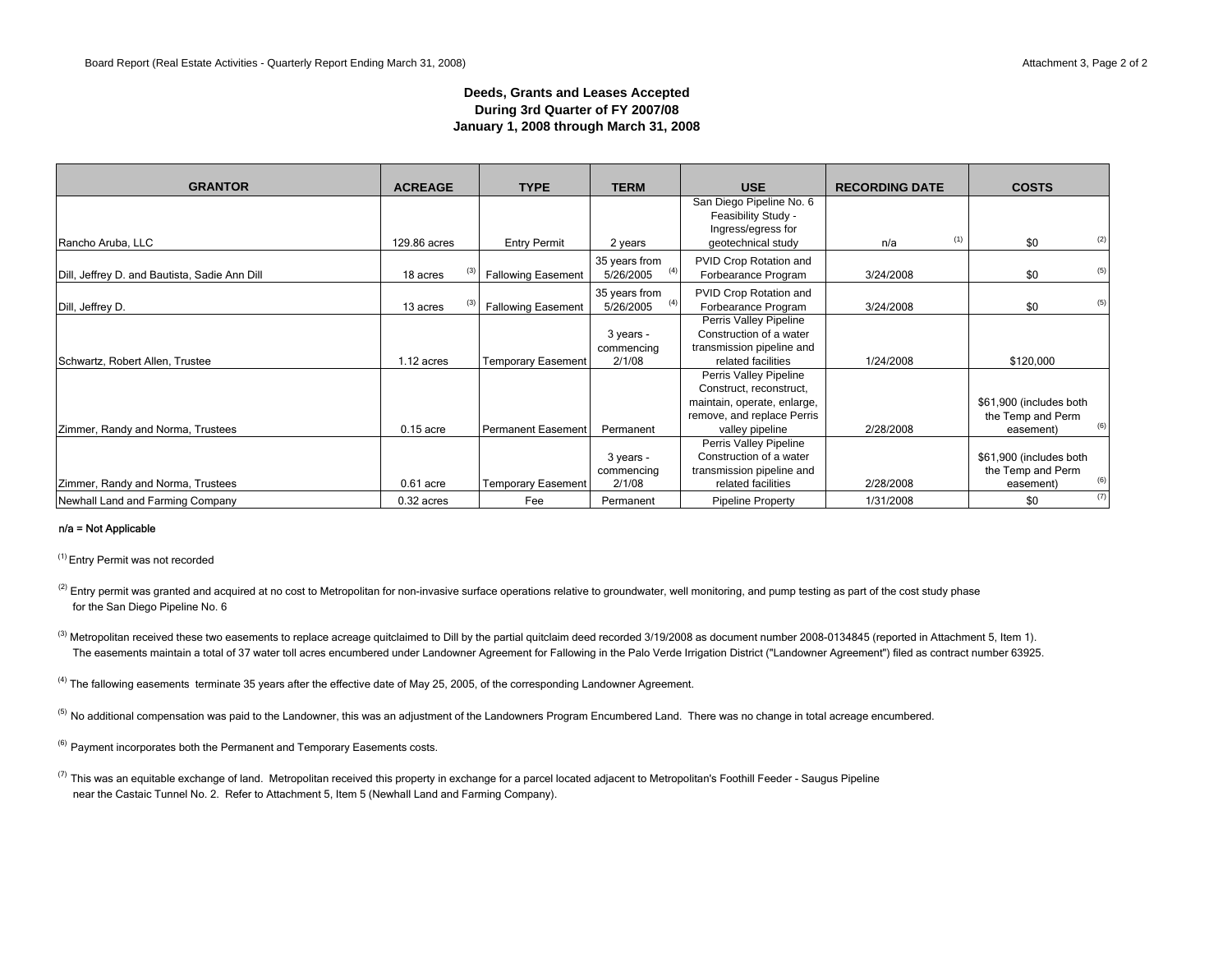### **Leases and Permits GrantedDuring 3rd Quarter of FY 2007/08 January 1, 2008 through March 31, 2008**

|                                            | <b>ENTITY</b>             |                |                         |              |                                                                                                                                                                                                          |                 |                   |
|--------------------------------------------|---------------------------|----------------|-------------------------|--------------|----------------------------------------------------------------------------------------------------------------------------------------------------------------------------------------------------------|-----------------|-------------------|
| <b>LESSEE</b>                              | <b>TYPE</b>               | <b>ACREAGE</b> | <b>TYPE</b>             | <b>TERM</b>  | <b>IUSE</b>                                                                                                                                                                                              | <b>FEE/RENT</b> | <b>IFREQUENCY</b> |
| Agri-Empire (RL 2471)                      | Private                   | 63 acres       | Lease                   | Year-to-Year | Allows for agricultural use on property located north of<br>Diamond Valley Lake near the City of Hemet                                                                                                   | \$5,000         | Annual            |
| Agri-Empire (RL 2743)                      | Private                   | $0.98$ acre    | Amendment to<br>License | Year-to-Year | Amendment to change existing term to year-to-year to<br>allow for three above ground portable water lines for<br>crop irrigation crossing the Lakeview Pipeline of the<br>Colorado River Aqueduct system | \$450           | Annual            |
| Dolores Mission (RL 2843)                  | Non-Profit <sup>(1)</sup> | $n/a^{(2)}$    | <b>Entry Permit</b>     | 1 day        | Use of parking areas at 700 North Alameda for an<br>event held at Union Station                                                                                                                          | \$2,300         | One Time          |
| Eastern Municipal Water District (RL 2686) | Public                    | 1.7 acres      | License                 | Year-to-Year | Allows for operation of a temporary water boosting<br>station near Diamond Valley Lake                                                                                                                   | \$0             | n/a               |
| Fontana, City of (RL 2706)                 | Public                    | 1.8 acres      | Lease                   | Year-to-Year | Allows for secondary, non-code required (excess)<br>parking and landscaping along a portion of the<br>Etiwanda Pipeline for an adjacent public park                                                      | \$5,270         | Annual            |
|                                            |                           |                | Amendment to Entry      |              | Amendment to allow non-invasive focused<br>environmental site studies for the feasibility of the<br>proposed alignment of Eagle Canyon Road for a<br>proposed development near Metropolitan's Eagle      |                 |                   |
| Glickman, Leonard G. (RL 2625)             | Private                   | 74 acres       | Permit                  | 4.5 months   | Valley property located west of Lake Mathews                                                                                                                                                             | \$1,500         | One Time          |
| Inland Empire Utilities Agency (RL 2827)   | Public                    | 2.5 acres      | <b>Entry Permit</b>     | 1 year       | Access for construction and initial operation of Service<br>Connection CB-20 that will deliver water from the<br>Foothill Feeder Rialto Pipeline                                                         | !,500           | One Time          |

#### n/a = Not Applicable

(1) Non-Profit organization pursuant to IRS code section 501

<sup>(2)</sup> Use of 150 parking spaces at Union Station Headquarters Building

<sup>(3)</sup> Fee includes a \$500 security deposit

- (4) Initial one year agreement executed in 2004 allowed for no fee and that document be converted to a year-to-year license, with a term not to exceed June 30, 2010. If facility is needed at the end of this license term, market rent will be assessed based on an appraisal, plus \$1,500 processing fee.
- $<sup>(5)</sup>$  Amendment to extend term and add additional parcels original acreage was 1,475 acres, actual areas determined in field at time of studies.</sup>
- <sup>(6)</sup> Reciprocal Value Agreement Permit issued to governmental agency with mutual benefits to include Metropolitan's receipt of on-site investigative studies and reports.
- $^{(7)}$  Amendment to extend term and add additional parcels original acreage was 87 acres, actual areas determined in field at time of studies.
- <sup>(8)</sup> The Metropolitan Ozone Retrofit Program (ORP) will require electrical power capacity at Metropolitan's F. E. Weymouth Water Treatment Plant. The electrical line installation includes the granting of necessary easements. The ORP was approved by Metropolitan's Engineering and Capital Programs Committee and the Board in January 2007, Item 8-4.
- (9) UNAVCO is an acronym for University Navstar Consortium. NAVSTAR is the technical name for the equipment and network of Global Positioning Satellites (GPS) available for worldwide measurements. UNAVCO has provided GPS hardware to universities doing various global research studies. UNAVCO is a member governed non-profit corporation.
- <sup>(10)</sup> Metropolitan receives a substantial benefit due to this agreement as UNAVCO shares the real time satellite and seismic data with Metropolitan's surveying, dam monitoring and engineering staff.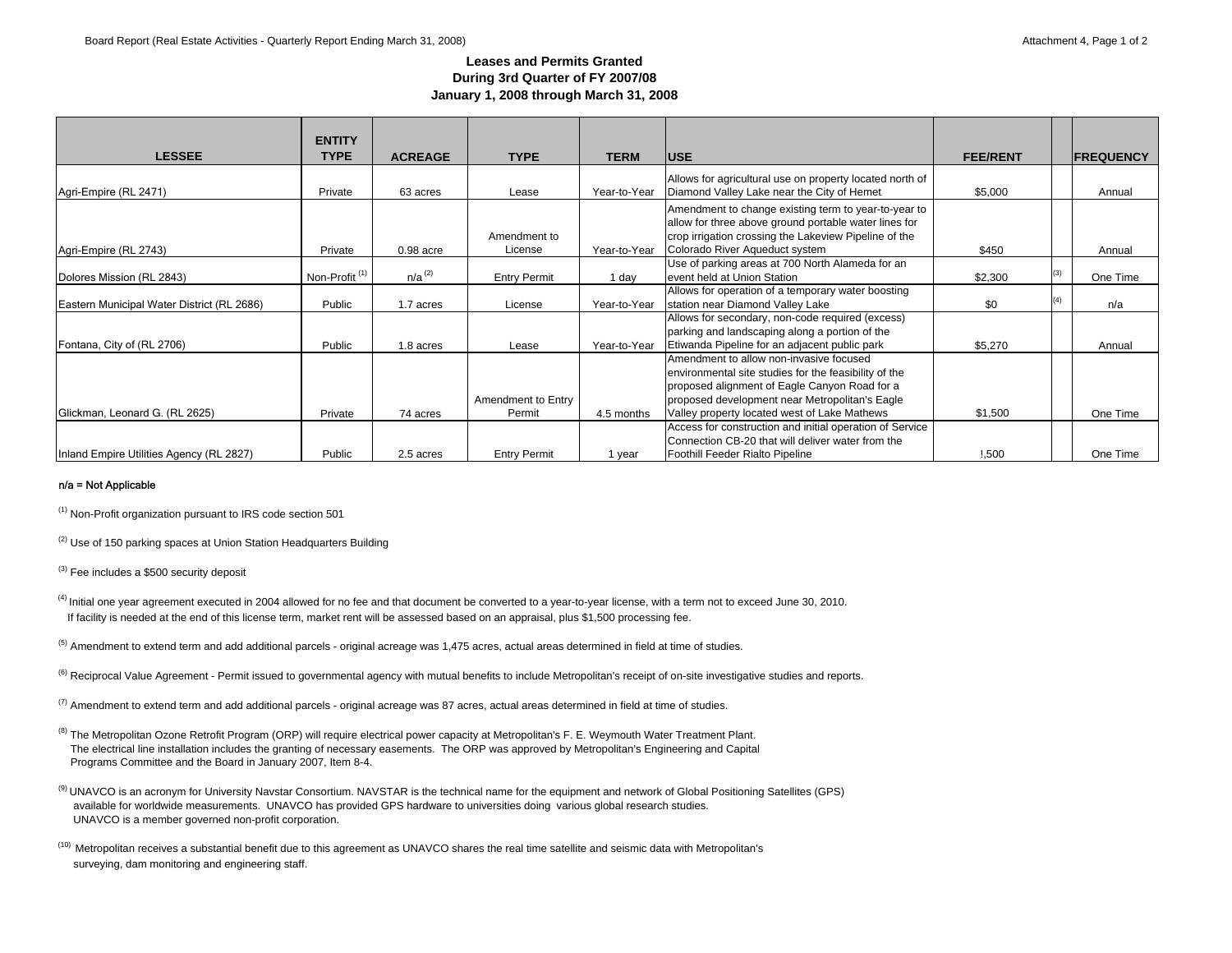### **Leases and Permits GrantedDuring 3rd Quarter of FY 2007/08 January 1, 2008 through March 31, 2008**

|                                            | <b>ENTITY</b>    |                |                     |              |                                                             |                 |      |                  |
|--------------------------------------------|------------------|----------------|---------------------|--------------|-------------------------------------------------------------|-----------------|------|------------------|
| <b>LESSEE</b>                              | <b>TYPE</b>      | <b>ACREAGE</b> | <b>TYPE</b>         | <b>TERM</b>  | <b>USE</b>                                                  | <b>FEE/RENT</b> |      | <b>FREQUENCY</b> |
|                                            |                  |                |                     |              | Amendment to change existing term to year-to-year           |                 |      |                  |
|                                            |                  |                |                     |              | and adjust rent for advertising billboard located on a      |                 |      |                  |
|                                            |                  |                |                     |              | portion of the Inland Feeder right-of-way at the            |                 |      |                  |
|                                            |                  |                |                     |              | intersection with Interstate Highway 60 in Moreno           |                 |      |                  |
| Lamar Advertising (RL 1655)                | Private          | $0.03$ acre    | Amendment to Lease  | Year-to-Year | Valley and near Gilman Springs Road                         | \$3,000         |      | Annual           |
|                                            |                  |                |                     |              | Use of parking areas at 700 North Alameda for an            |                 |      |                  |
| Laurence School (RL 2878)                  | Non-profit $(1)$ | $n/a^{(2)}$    | <b>Entry Permit</b> | 1 day        | levent held at Union Station                                | \$2,300         | (3)  | One Time         |
|                                            |                  |                |                     |              | Extension of term to provide additional sites in            |                 |      |                  |
|                                            |                  |                |                     |              | conjunction with Riverside County Transportation            |                 |      |                  |
| Riverside County Transportation Commission |                  |                | Amendment to Entry  |              | Commission's environmental and engineering studies          |                 |      |                  |
| (RL 2327)                                  | Public           | $n/a^{(5)}$    | Permit              | 1 year       | for proposed Highway 79 realignment                         | \$0             | (6)  | n/a              |
|                                            |                  |                |                     |              | Extension of term to provide additional sites in            |                 |      |                  |
|                                            |                  |                |                     |              | conjunction with Riverside County Transportation            |                 |      |                  |
| Riverside County Transportation Commission |                  |                | Amendment to Entry  |              | Commission's environmental studies for proposed Mid         |                 |      |                  |
| (RL 2528)                                  | Public           | $n/a^{(7)}$    | Permit              | 1 year       | County Parkway near Lake Mathews                            | \$0             | (6)  | n/a              |
|                                            |                  |                |                     |              | Allows for temporary access and performance of              |                 |      |                  |
|                                            |                  |                |                     |              | vacuum excavation potholing in five areas on the Box        |                 |      |                  |
|                                            |                  |                |                     |              | Springs Feeder right-of-way to verify the depth of the      |                 |      |                  |
|                                            |                  |                |                     |              | feeder line for engineering studies in conjunction with     |                 |      |                  |
| SAF-r-Dig Utility Surveys, Inc. (RL 2856)  | Private          | 1.2 acres      | <b>Entry Permit</b> | 5 months     | an adjacent development                                     | \$2,500         |      | One Time         |
|                                            |                  |                |                     |              | Installation and initial operation of 66KV line for service |                 |      |                  |
|                                            |                  |                |                     |              | at Metropolitan's F. E. Weymouth Water Treatment            |                 |      |                  |
| Southern California Edison (RL 2834)       | Private          | 3.9 acres      | <b>Entry Permit</b> | 10 months    | Plant                                                       | \$0             | (8)  | n/a              |
|                                            |                  |                |                     |              | Amendment to consolidate existing Global Positioning        |                 |      |                  |
|                                            |                  |                |                     |              | System (GPS) monitoring sites into one agreement            |                 |      |                  |
| UNAVCO, Inc. (RL 2168) <sup>(9)</sup>      | Private          | $0.92$ acre    | Amendment to Lease  | Year-to-Year | (total number of sites is 15)                               | \$0             | (10) | n/a              |

#### n/a = Not Applicable

(1) Non-profit organization pursuant to IRS code section 501

<sup>(2)</sup> Use of 150 parking spaces at Union Station Headquarters Building

 $(3)$  Fee includes a \$500 security deposit

(4) Initial one year agreement executed in 2004 allowed for no fee and that document be converted to a year-to-year license, with a term not to exceed June 30, 2010. If facility is needed at the end of this license term, market rent will be assessed based on an appraisal, plus \$1,500 processing fee.

 $<sup>(5)</sup>$  Amendment to extend term and add additional parcels - original acreage was 1,475 acres, actual areas determined in field at time of studies.</sup>

<sup>(6)</sup> Reciprocal Value Agreement - Permit issued to governmental agency with mutual benefits to include Metropolitan's receipt of on-site investigative studies and reports.

 $^{(7)}$  Amendment to extend term and add additional parcels - original acreage was 87 acres, actual areas determined in field at time of studies.

<sup>(8)</sup> The Metropolitan Ozone Retrofit Program (ORP) will require electrical power capacity at Metropolitan's F. E. Weymouth Water Treatment Plant. The electrical line installation includes the granting of necessary easements. The ORP was approved by Metropolitan's Engineering and Capital Programs Committee and the Board in January 2007, Item 8-4.

(9) UNAVCO is an acronym for University Navstar Consortium. NAVSTAR is the technical name for the equipment and network of Global Positioning Satellites (GPS) available for worldwide measurements. UNAVCO has provided GPS hardware to universities doing various global research studies. UNAVCO is a member governed non-profit corporation.

(10) Metropolitan receives a substantial benefit due to this agreement as UNAVCO shares the real time satellite and seismic data with Metropolitan's surveying, dam monitoring and engineering staff.